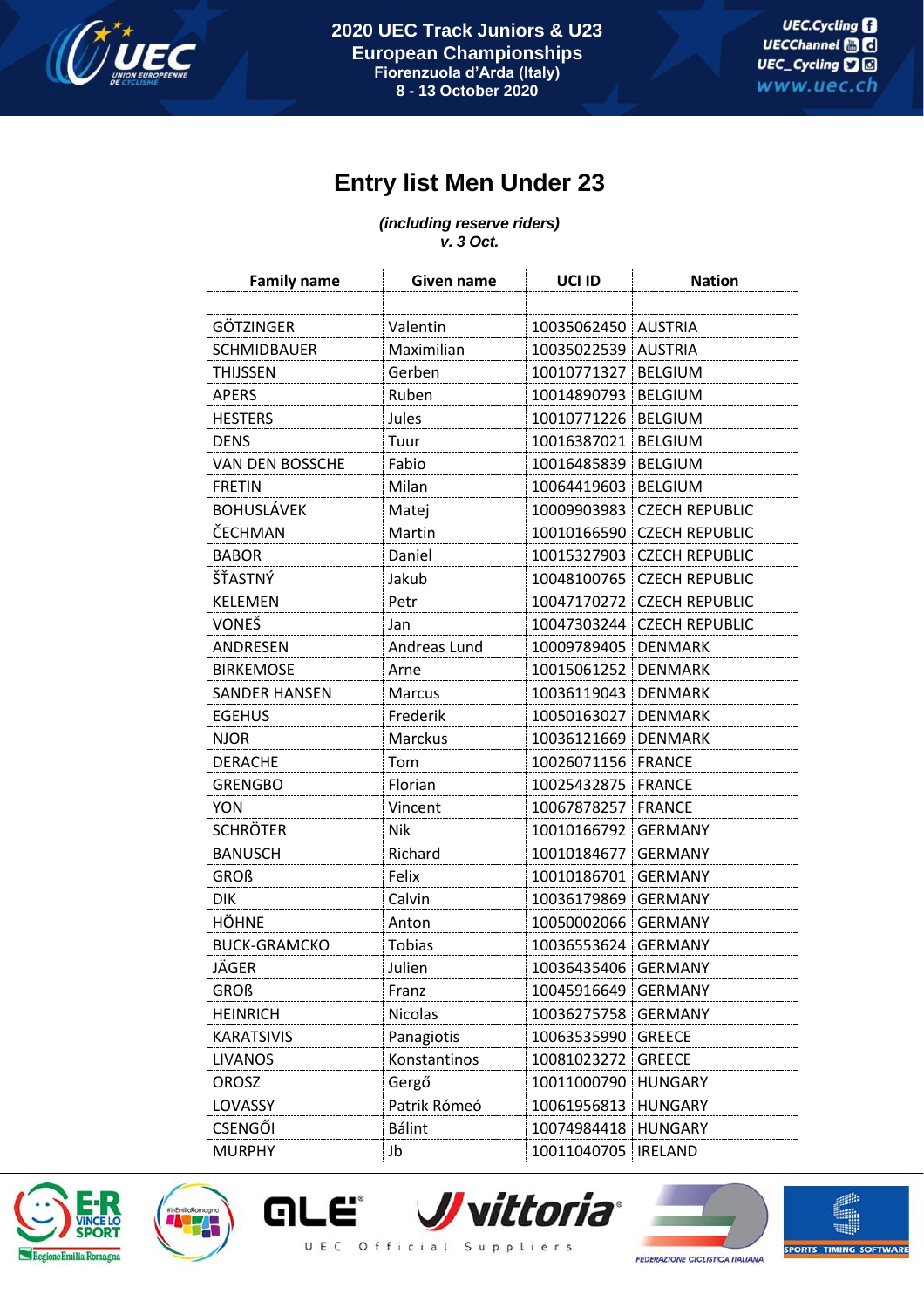

## **2020 UEC Track Juniors & U23 European Championships Fiorenzuola d'Arda (Italy) 8 - 13 October 2020**

| WEINBERG               | Guy            | 10015194426   ISRAEL |                                  |
|------------------------|----------------|----------------------|----------------------------------|
| <b>TENE</b>            | Rotem          | 10059718032   ISRAEL |                                  |
| DONEGÀ                 | Matteo         | 10010185889          | <b>ITALY</b>                     |
| <b>FERRONATO</b>       | Filippo        | 10015004567   ITALY  |                                  |
| <b>AMADIO</b>          | Emanuele       | 10015722973          | <b>ITALY</b>                     |
| <b>MASOTTO</b>         | Giulio         | 10015723983          | <b>ITALY</b>                     |
| <b>BOSINI</b>          | Diego          | 10029926100          | <b>ITALY</b>                     |
| <b>BOSCARO</b>         | Davide         | 10030125049          | <b>ITALY</b>                     |
| <b>NENCINI</b>         | Tommaso        | 10029822026          | <b>ITALY</b>                     |
| <b>MILAN</b>           | Jonathan       | 10030115147          | <b>ITALY</b>                     |
| <b>PINAZZI</b>         | Mattia         | 10029209512          | <b>ITALY</b>                     |
| <b>BIANCHI</b>         | Matteo         | 10028995102          | <b>ITALY</b>                     |
| <b>UMBRI</b>           | Gidas          | 10030129493          | <b>ITALY</b>                     |
| <b>VAN DER VEEKENS</b> | Mel            |                      | 10011140634 NETHERLANDS          |
| <b>HOPPEZAK</b>        | Vincent        |                      | 10015508866 NETHERLANDS          |
| <b>HEIJNEN</b>         | Philip         | 10022783058          | NETHERLANDS                      |
| <b>KNIES</b>           | Gino           |                      | 10023156510 NETHERLANDS          |
| VAN LOON               | Tijmen         | 10023438921          | NETHERLANDS                      |
| KOOL                   | Daan           |                      | 10023427908 NETHERLANDS          |
| <b>MILEK</b>           | Mateusz        | 10010850644          | <b>POLAND</b>                    |
| <b>RUDYK</b>           | <b>Bartosz</b> | 10010184172          | <b>POLAND</b>                    |
| <b>ROCHNA</b>          | Daniel         | 10015915559          | <b>POLAND</b>                    |
| LACZKOWSKI             | Cezary         | 10051443629          | <b>POLAND</b>                    |
| PROKOPYSZYN            | Filip          | 10048871917          | <b>POLAND</b>                    |
| <b>POTASZNIK</b>       | Szymon         | 10054650790          | <b>POLAND</b>                    |
| <b>SZTRAUCH</b>        | Mateusz        | 10054250060 POLAND   |                                  |
| LEITÃO                 | Iúri           | 10010800831          | <b>PORTUGAL</b>                  |
| <b>ROSTOV</b>          | Pavel          |                      | 10015267174 RUSSIAN FEDERATION   |
| SMIRNOV                | Ivan           | 10015314361          | RUSSIAN FEDERATION               |
| KUZMENKO               | Andrey         |                      | 10015267073 RUSSIAN FEDERATION   |
| <b>NESTEROV</b>        | Dmitry         |                      | 10015266972   RUSSIAN FEDERATION |
| GONOV                  | Lev            | 10023524100          | <b>RUSSIAN FEDERATION</b>        |
| <b>BERSENEV</b>        | Nikita         | 10034952922          | <b>RUSSIAN FEDERATION</b>        |
| <b>SYRITSA</b>         | Gleb           |                      | 10034936653 RUSSIAN FEDERATION   |
| YAKOVLEV               | Mikhail        |                      | 10034964036 RUSSIAN FEDERATION   |
| <b>KOMKOV</b>          | Daniil         | 10034905836          | <b>RUSSIAN FEDERATION</b>        |
| <b>BURLAKOV</b>        | Danila         | 10034956154          | RUSSIAN FEDERATION               |
| <b>CHREN</b>           | Martin         | 10010948553          | <b>SLOVAKIA</b>                  |
| <b>KUBIŠ</b>           | Lukáš          | 10023479135          | <b>SLOVAKIA</b>                  |
| MICHALIČKA             | ŠTefan         | 10046010518          | SLOVAKIA                         |
| <b>ROVDER</b>          | Pavol          | 10046046890          | SLOVAKIA                         |
| JERMAN                 | Žiga           | 10014992039          | <b>SLOVENIA</b>                  |
| <b>SKOK</b>            | Anže           | 10017653778          | <b>SLOVENIA</b>                  |
| <b>MARTINEZ CHORRO</b> | Alejandro      | 10011152354          | <b>SPAIN</b>                     |
| <b>MARTORELL HAGA</b>  | Erik           | 10040741596 SPAIN    |                                  |





*JJ vittoria* **GLE** UEC Official Suppliers